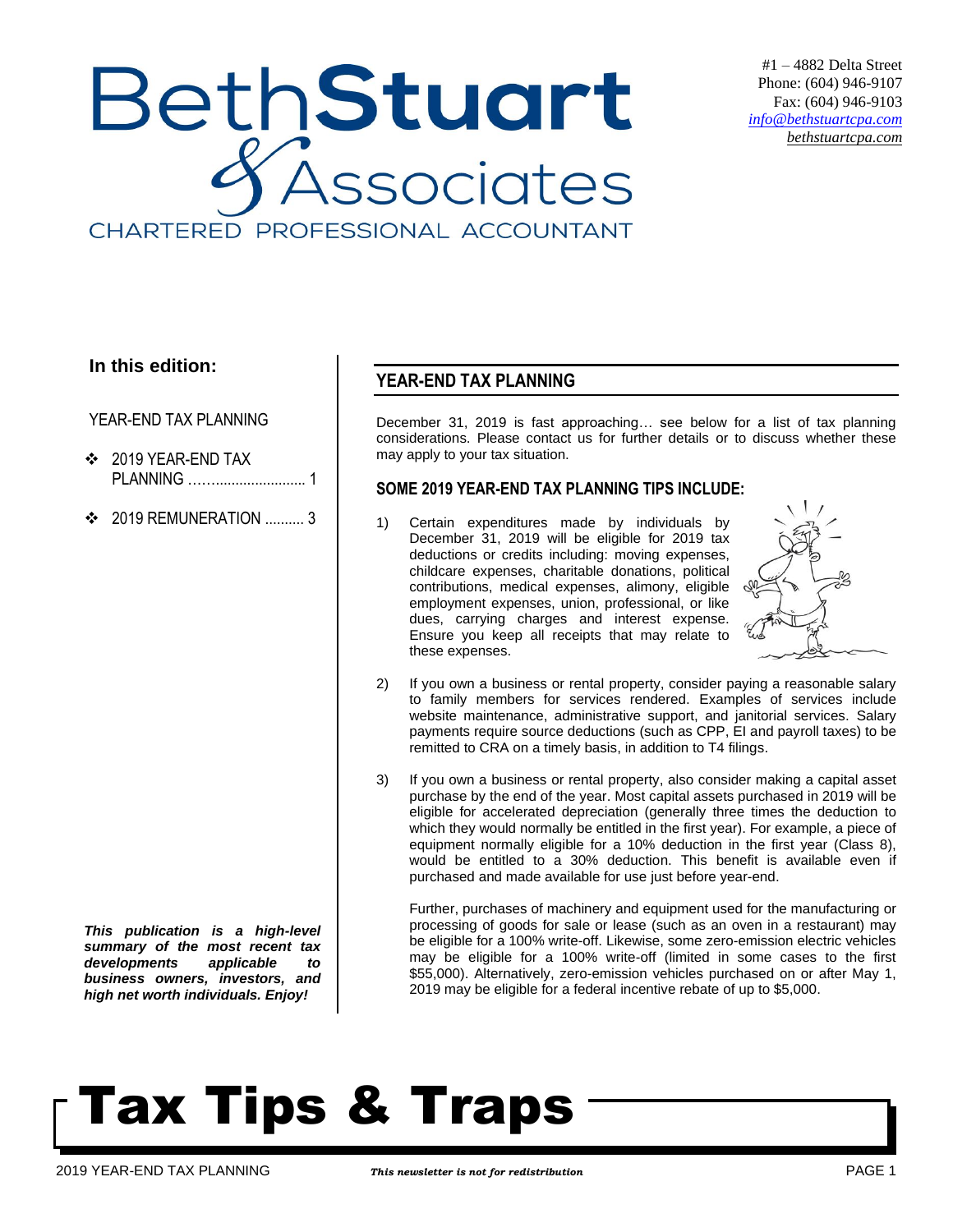- 4) A senior whose 2019 net income exceeds \$77,580 will lose all, or part, of their Old Age Security pension. Senior citizens will also begin to lose their age credit if their net income exceeds \$37,790. Consider limiting income in excess of these amounts if possible. Another option would be to defer receiving Old Age Security receipts (for up to 60 months) if it would otherwise be eroded due to high income levels.
- 5) You have until Monday, March 2, 2020 to make tax deductible Registered Retirement Savings Plan (RRSP) contributions for the 2019 year. Consider the higher income earning individual contributing to their spouse's RRSP via a "spousal RRSP" for greater tax savings.
- 6) Individuals 18 years of age and older may deposit up to \$6,000 into a Tax-Free Savings Account in 2019. Consider a catch-up contribution if you have not contributed the maximum amounts for prior years. An individual's contribution room can be found online on CRA's My Account.
- 7) A Canada Education Savings Grant for Registered Education Savings Plan (RESP) contributions equal to 20% of annual contributions for children (maximum \$500 per child per year) is available. In addition, lower income families may be eligible to receive a Canada Learning Bond.
- 8) A Registered Disability Savings Plan (RDSP) may be established for a person who is under the age of 60 and eligible for the Disability Tax Credit. Non-deductible contributions to a lifetime maximum of \$200,000 are permitted. Grants, Bonds and investment income earned in the plan are included in the beneficiary's income when paid out of the RDSP.
- 9) Consideration may be given to selling non-registered securities, such as a stock, mutual fund, or exchange traded fund, that has declined in value since it was bought to trigger a capital loss which can be used to offset capital gains in the year. Anti-avoidance rules may apply when selling and buying the same security.
- 10) Consider restructuring your investment portfolio to convert non-deductible interest into deductible interest. It may also be possible to convert personal interest expense, such as interest on a house mortgage or personal vehicle, into deductible interest.
- 11) Canada Pension Plan (CPP) receipts may be split between spouses aged 65 or over (application to CRA is required). Also, it may be advantageous to apply to receive CPP early (age 60-65) or late (age 65-70).
- 12) Teacher and early childhood educators A federal refundable tax credit of 15% on purchases of up to \$1,000 of eligible school supplies by a teacher or early childhood educator used in the performance of their employment duties may be available. Receipts for school supplies as well as certification from employer will be required.
- 13) Home accessibility tax credit A federal non-refundable tax credit of 15% on up to \$10,000 of eligible expenditures (renovations to a qualified dwelling to enhance mobility or reduce the risk of harm) may be available each calendar year, if a person 65 years or older, or a person eligible for the disability tax credit, resides in the home.
- 14) Did you incur costs to access medical intervention required in order to conceive a child which was not previously allowed as a medical expense? Certain expenses for the previous 10 years may now be eligible (amounts incurred in 2009 must be claimed by the end of 2019).
- 15) If EI premiums were paid in error in respect of certain non-arm's length employees, a refund may be available upon application to CRA.
- 16) The new Canada Training Credit provides another reason to file a tax return. Canadian residents that are at least 25 years of age and less than 65 years at the end of the year that have earnings (primarily income from employment or self-employment) of \$10,000 or more without exceeding \$147,667 in 2019 will accumulate \$250 in a notional account that can be refunded when the individual enrolls in an eligible educational institution. The amount will be refunded when the individual files their personal tax return. The amount will first start to accumulate in 2019 and be available for expenses in the 2020 year.
- 17) Employers of eligible apprentices are entitled to an investment tax credit. Also, a \$1,000 Incentive Grant per year is available for the first and second year as apprentices. A \$2,000 Apprenticeship Completion Grant may also be available.
- 18) If income, forms, or elections have been missed in the past, a Voluntary Disclosure to CRA may be available to avoid penalties.
- 19) Are you a U.S. Resident, Citizen or Green Card Holder? Consider U.S. filing obligations with regards to income and financial asset holdings. Filing obligations may also apply if you were born in the U.S.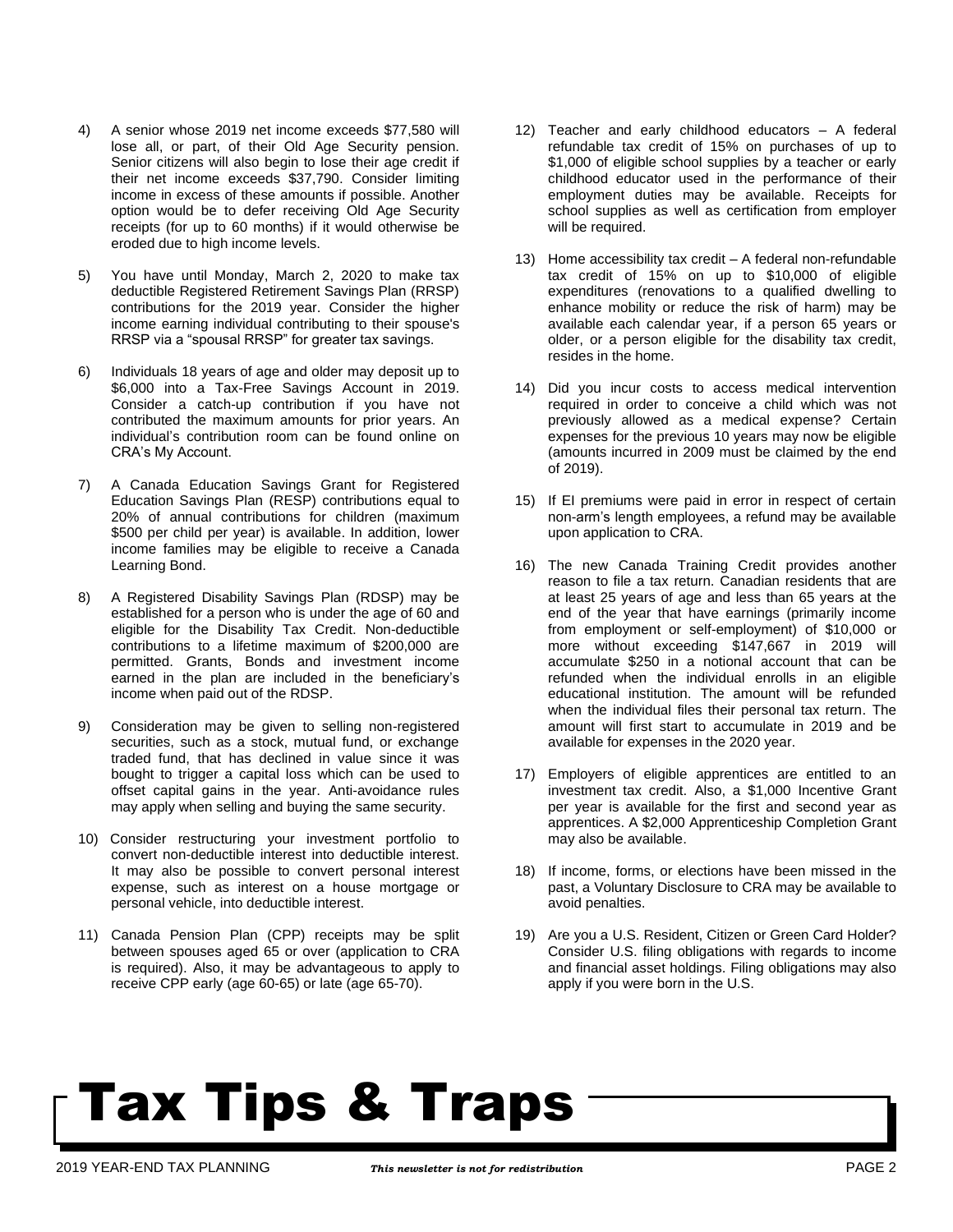Information exchange agreements have increased the flow of information between CRA and the IRS. Collection agreements enable CRA to collect amounts on behalf of the IRS.

#### **2019 REMUNERATION**

Higher levels of personal income are taxed at higher personal rates, while lower levels are taxed at lower rates. Therefore, individuals may want to, where possible, adjust income out of high-income years and into low income years. This is particularly useful if the taxpayer is expecting a large fluctuation in income, due to, for example, an impending

- maternity/paternity leave;
- large bonus/dividend; or
- sale of a company or investment assets.



In addition to increases in marginal tax rates, individuals should consider other costs of additional income. For example, an individual with a child may receive reduced Canada Child Benefit (CCB) payments. Likewise, excessive personal income may reduce receipts of OAS, GIS, GST/HST credit and other provincial/ territorial programs.

There are a variety of different ways to smooth income over a number of years to ensure an individual is maximizing access to the lowest marginal tax rates. For example,

- Taking more, or less, earnings out of the company (in respect of owner-managed companies).
- Realizing investments with a capital gain/loss.
- Deciding whether to claim RRSP contributions made in the current year or carry-forward the contributions.
- Withdrawing funds from an RRSP to increase income. Care should be given, however, to the loss in RRSP room based on the withdrawal.
- Deciding on whether or not to claim CCA on assets used to earn rental/business income.

Note that for the 2019 year, the tax cost of dividends paid out to shareholders of a corporation that do not "meaningfully contribute" to the business may increase.

Year-end planning considerations not specifically related to changes in income levels and marginal tax rates include:

1) Corporate earnings in excess of personal requirements could be left in the company to obtain a tax deferral (the personal tax is paid when cash is withdrawn from the company).

The effect on the "Qualified Small Business Corporation" status should be reviewed before selling the shares where large amounts of capital have accumulated. In addition, changes which may limit access to the small business deduction where significant corporate passive investment income is earned should be reviewed.

- 2) Consider paying taxable dividends to obtain a refund from the "Refundable Dividend Tax on Hand" account in the corporation. Recent changes may restrict the amount of refund received if "eligible" dividends are paid. Eligible dividends are subject to lower personal tax rates.
- 3) Individuals that wish to contribute to the CPP or a RRSP may require a salary to generate "earned income". RRSP contribution room increases by 18% of the previous years' "earned income" up to a yearly prescribed maximum (\$26,500 for 2019; \$27,230 for 2020).
- 4) Dividend income, as opposed to a salary, will reduce an individual's cumulative net investment loss balance thereby potentially providing greater access to the capital gain exemption.
- 5) Recent tax changes may make it costlier to earn income in a corporation from sales to other private corporations in which the seller or a non-arm's length person has an interest. As such, consideration may be given to paying a bonus to the shareholder and specifically tracking it to those higher taxed sales. Such a payment may reduce the total income taxed at higher rates.
- 6) Recent changes to the tax regime will likely require more careful tracking of an individual shareholder's labour and capital contribution to the business, as well as risk assumed in respect of the business. Inputs should be tracked in a permanent file. Dividends paid that are not reasonable in respect of those contributions may be considered "split income" and taxed at the highest tax rate. Several other exceptions may also apply.
- 7) Recent changes will restrict access to the corporate small business deduction where more than \$50,000 of passive income is earned in the corporation. Consider whether it is appropriate to remove passive income generating assets from the corporation and whether a shift in the types of passive assets held is appropriate. In some provinces it may actually be beneficial to have access to the small business deduction restricted. As many variables affect these decisions, consultation with a professional advisor is suggested.